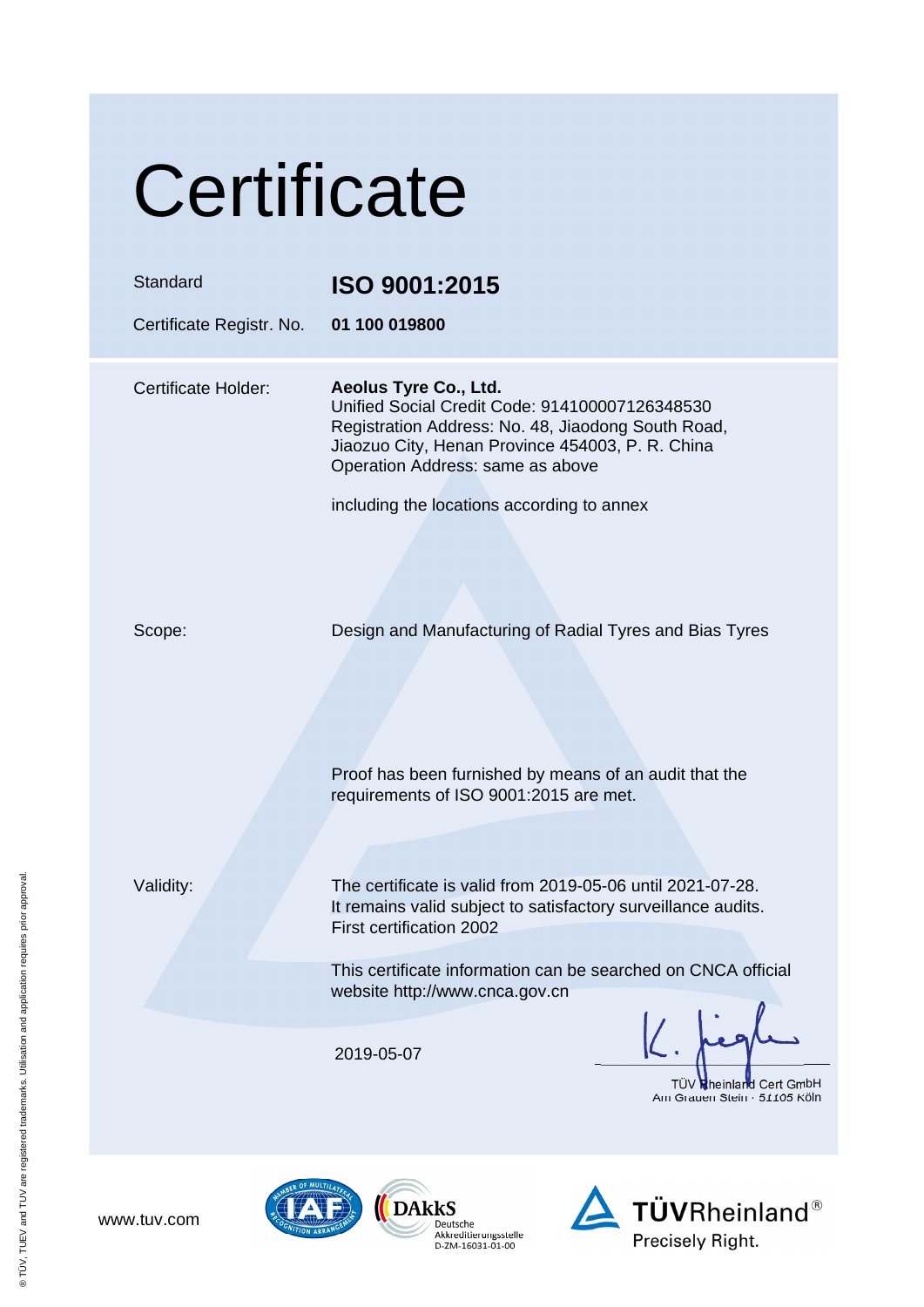| Certificate                          |                                                                                                                                                                                                                       |  |
|--------------------------------------|-----------------------------------------------------------------------------------------------------------------------------------------------------------------------------------------------------------------------|--|
| Standard<br>Certificate Registr. No. | ISO 9001:2015<br>01 100 019800/01                                                                                                                                                                                     |  |
| Certificate Holder:                  | Aeolus Tyre Co., Ltd.<br>Unified Social Credit Code: 914100007126348530<br>Registration Address: No. 48, Jiaodong South Road,<br>Jiaozuo City, Henan Province 454003, P. R. China<br>Operation Address: same as above |  |
| Scope:                               | Design and Manufacturing of Radial Tyres and Bias Tyres<br>Proof has been furnished by means of an audit that the<br>requirements of ISO 9001:2015 are met.                                                           |  |
| Validity:                            | The certificate is valid in conjunction with the main certificate<br>from 2019-05-06 until 2021-07-28.<br>It remains valid subject to satisfactory surveillance audits.                                               |  |
|                                      | This certificate information can be searched on CNCA official<br>website http://www.cnca.gov.cn                                                                                                                       |  |
|                                      | 2019-05-07<br><b>TUV Rheinland Cert GmbH</b><br>Am Grauen Stein 51105 Köln                                                                                                                                            |  |

www.tuv.com



 $\bigotimes_{\substack{\text{Deutsche}\\ \text{Akkediterungsstelle}\\ \text{D-ZM-16031-01-00}}}\overline{\text{DARKed}}$ 

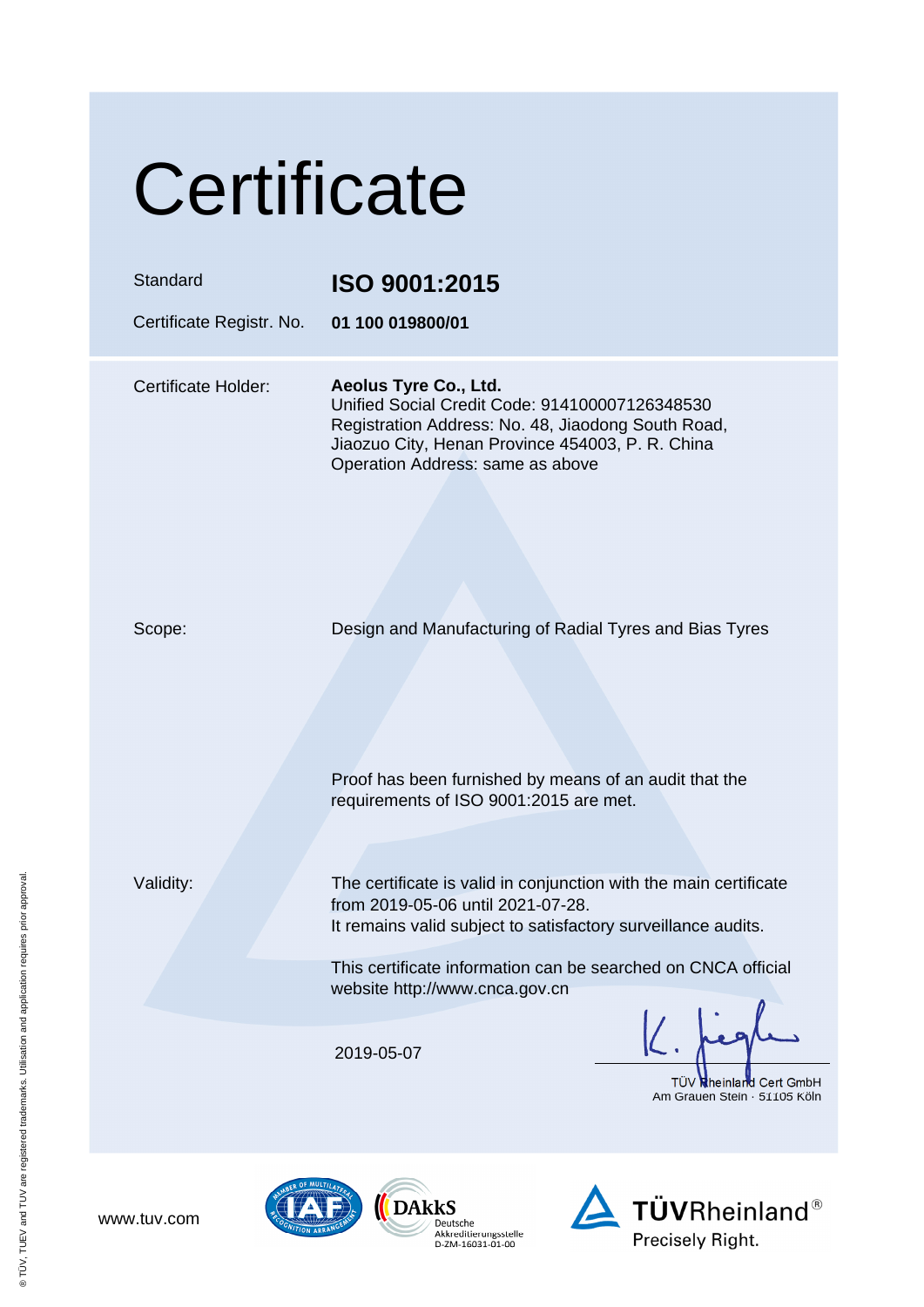| Certificate                          |                                                                                                                                                                                                                                                                                                                      |
|--------------------------------------|----------------------------------------------------------------------------------------------------------------------------------------------------------------------------------------------------------------------------------------------------------------------------------------------------------------------|
| Standard<br>Certificate Registr. No. | ISO 9001:2015<br>01 100 019800/02                                                                                                                                                                                                                                                                                    |
| Certificate Holder:                  | Aeolus Tyre Co., Ltd.<br>Unified Social Credit Code: 914100007126348530<br>Registration Address: No. 48, Jiaodong South Road,<br>Jiaozuo City, Henan Province 454003, P. R. China<br>Operation Address: No. 3529, Fengshou Road,<br>Zhongzhan District, Jiaozuo City,<br>Henan Province 454191, P. R. China          |
| Scope:                               | Design and Manufacturing of Radial Tyres<br>Proof has been furnished by means of an audit that the                                                                                                                                                                                                                   |
| Validity:                            | requirements of ISO 9001:2015 are met.<br>The certificate is valid in conjunction with the main certificate<br>from 2019-05-06 until 2021-07-28.<br>It remains valid subject to satisfactory surveillance audits.<br>This certificate information can be searched on CNCA official<br>website http://www.cnca.gov.cn |
|                                      | 2019-05-07<br><b>Rheinland Cert GmbH</b><br>Am Grauen Stein 51105 Köln                                                                                                                                                                                                                                               |





**TÜVRheinland®**  $\Delta$ Precisely Right.